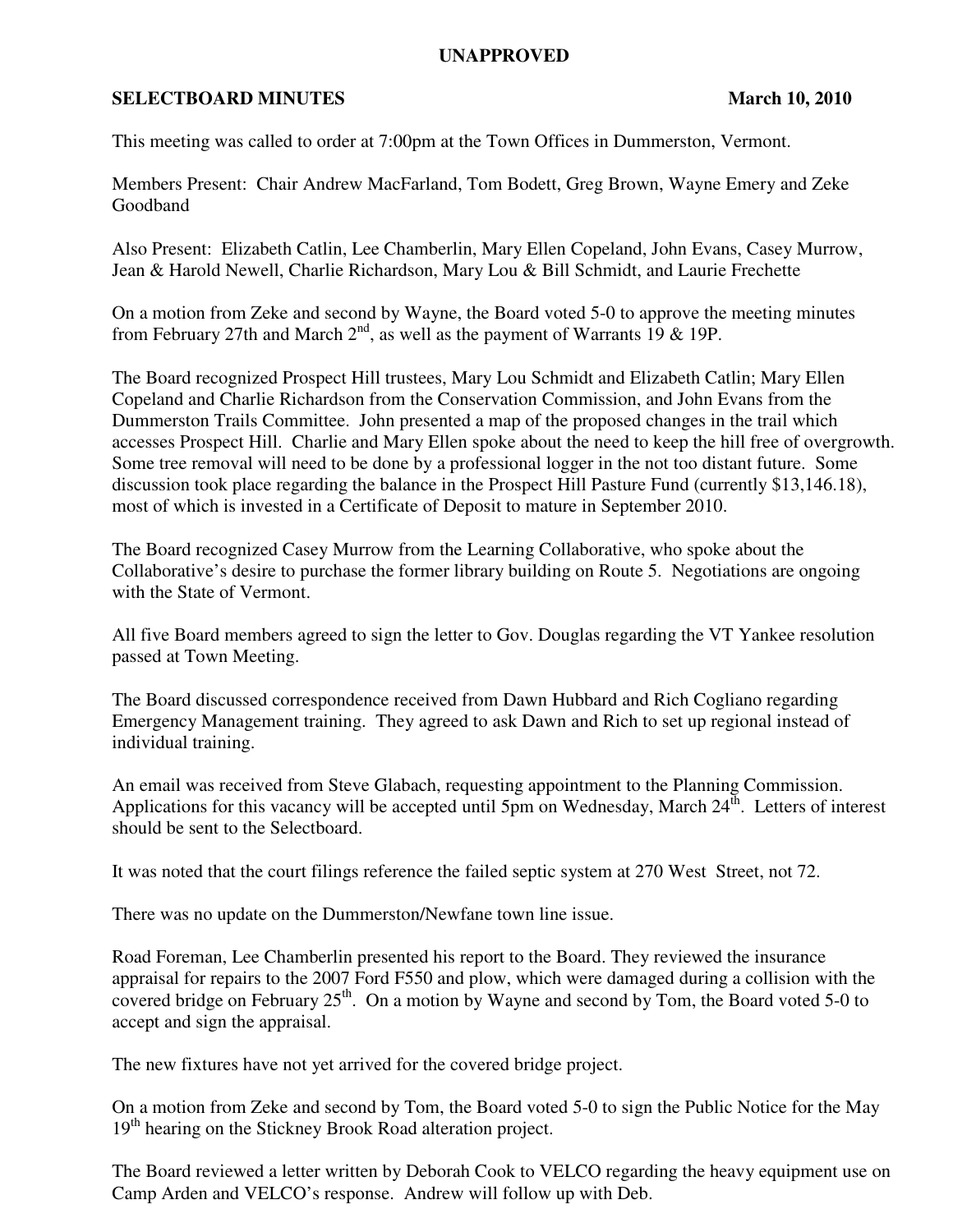On a motion by Tom and second by Wayne, the Board voted 5-0 to appoint Chad Farnum as First Constable for the ensuing year.

On a motion by Greg and second by Tom, the Board voted 5-0 to appoint Zeke Goodband and Wayne Emery as Animal Control Officers for the ensuing year.

On a motion by Tom and second by Zeke, the Board voted 5-0 to appoint the following town officers:

| Regina Rockefeller      | Planning Commission (4 years – term to expire in March 2014)                           |  |
|-------------------------|----------------------------------------------------------------------------------------|--|
|                         | Development Review Board (3 years – term to expire in March 2013)                      |  |
|                         | Housing Advisory Commission (3 years – term to expire in March 2013)                   |  |
| Herb Rest               | Development Review Board (3 years – term to expire in March 2013)                      |  |
| Cindy Wilcox            | Development Review Board (3 years – term to expire in March 2013)                      |  |
| Rick Sullivan           | Development Review Board alternate (1 year)                                            |  |
| John Warren             | Development Review Board alternate (1 year)                                            |  |
| John Anderson           | Conservation Commission (2 years – term to expire in March 2012)                       |  |
| Pat Jaquith             | Conservation Commission (2 years – term to expire in March 2012)                       |  |
| <b>Bill McKim</b>       | Conservation Commission (2 years – term to expire in March 2012)                       |  |
| Greg Brown              | Housing Advisory Commission (3 years – term to expire in March 2013)                   |  |
|                         | Police Advisory Board Liaison (1 year)                                                 |  |
|                         | Andrew MacFarland Housing Advisory Commission (3 years – term to expire in March 2013) |  |
| Diana Lischer-Goodband  | Energy Committee (3 years – term to expire in March 2013)                              |  |
| <b>Bob Sherwood</b>     | Energy Committee (3 years – term to expire in March 2013)                              |  |
| <b>Suzanne Weinberg</b> | Energy Committee (3 years – term to expire in March 2013)                              |  |
| Alex Wilson             | Energy Committee (3 years – term to expire in March 2013)                              |  |
| Lee Chamberlin          | Road Foreman (1 year)                                                                  |  |
| Laurie Frechette        | Selectboard Assistant (1 year)                                                         |  |
| <b>Ruth Barton</b>      | Weigher of Coal (1 year)                                                               |  |
| Ron Svec                | Poundkeeper (1 year)                                                                   |  |
| <b>Shorty Forrett</b>   | Poundkeeper (1 year)                                                                   |  |
|                         | Inspector of Wood $&$ Lumber (1 year)                                                  |  |
|                         | Cemetery Committee (1 year)                                                            |  |
| Ernie Clark             | Fence Viewer (1 year)                                                                  |  |
| Nelson Jillson          | Fence Viewer (1 year)                                                                  |  |
|                         | Farmland Protection Committee (1 year)                                                 |  |
| <b>Harold Newell</b>    | Fence Viewer (1 year)                                                                  |  |
| Pam McFadden            | Current & Delinquent Tax Collector (1 year)                                            |  |
| Michelle Cherrier       | WSWMD Representative (1 year)                                                          |  |
| <b>Lester Dunklee</b>   | WSWMD Representative (1 year)                                                          |  |
| Dawn Hubbard            | Emergency Management Director (1 year)                                                 |  |
| Rita Ramirez            | Town Service Officer (1 year)                                                          |  |
| Mark Brown              | Green Up Day Chairman (1 year)                                                         |  |
| Heidi Fischer           | Rescue, Inc. Representative (1 year)                                                   |  |
| Terry Chapman           | Cemetery Committee (1 year)                                                            |  |
| Janice Duke             | Cemetery Committee (1 year)                                                            |  |
| Tom Johnson             | Cemetery Committee (1 year)                                                            |  |
| Jean Newell             | Cemetery Committee (1 year)                                                            |  |
|                         | Social Services Advisory Committee (1 year)                                            |  |
| Larry Cassidy           | VT Community Development Program (1 year)                                              |  |
| <b>Jack Lilly</b>       | VT Community Development Program (1 year)                                              |  |
|                         | Social Services Advisory Committee (1 year)                                            |  |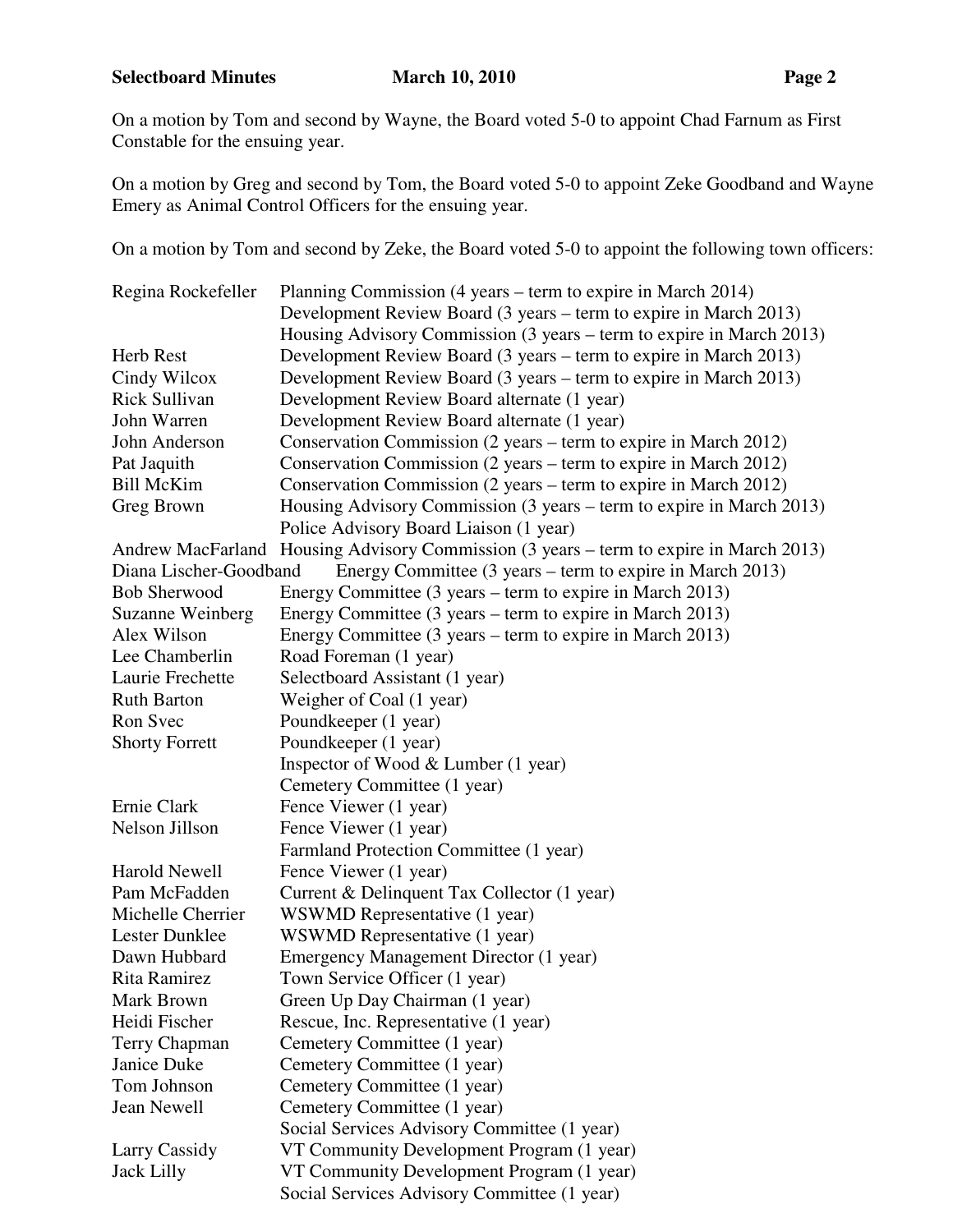## **Selectboard Minutes March 10, 2010 Page 3**

| Jack Manix          | VT Community Development Program (1 year)   |
|---------------------|---------------------------------------------|
|                     | Farmland Protection Committee (1 year)      |
| Dan Marx            | CT River Joint Commission (1 year)          |
| Doug Hamilton       | E-911 Contact Person (1 year)               |
| Vern Grubinger      | Farmland Protection Committee (1 year)      |
| <b>Read Miller</b>  | Farmland Protection Committee (1 year)      |
| <b>Bill Schmidt</b> | Farmland Protection Committee (1 year)      |
| Roni Byrne          | Social Services Advisory Committee (1 year) |
| Cindy Jerome        | Social Services Advisory Committee (1 year) |
| Amanda McCullock    | Social Services Advisory Committee (1 year) |
| Jody Normandeau     | Social Services Advisory Committee (1 year) |
| Sara Ryan           | Social Services Advisory Committee (1 year) |
| Jane Sbardella      | Social Services Advisory Committee (1 year) |
| Gail Sorenson       | Social Services Advisory Committee (1 year) |
| John Wilcox         | Social Services Advisory Committee (1 year) |

Appointments of Town Health Officer, Windham Regional Commission representatives, Recreation Board members, Assistant Emergency Management Director, and Council on Aging Representative will be placed on next meeting's agenda.

The Board reviewed an application for a Special Event Permit from Kristen Carmichael-Bowers for a spaghetti dinner fundraiser to be held at the Community Center on April 16<sup>th</sup>. The Board declined to sign the application; deciding it was not necessary as there won't be 2000 people present at the same time. Any decision to rent the Community Center is made by their Board of Trustees, not the Selectboard.

Tom moved to authorize the Chair or the Vice-Chair (in the Chair's absence) to sign on behalf of the Board time-sensitive written decisions or orders in the absence of a quorum. These will automatically be placed on the agenda for the following meeting for review and approval. Greg seconded the motion; it passed 5-0.

On a motion by Tom and second by Zeke, the Board voted 5-0 to authorize the Chair or the Vice-Chair (in the Chair's absence) to examine and allow claims against the town for town expenses and draw orders for such claims to the party entitled to payment. The orders drawn by these Board members should be specific about the purpose for which they are drawn and will authorize the Treasurer to make the payments. At the following meeting, the full Selectboard must be provided with a record of orders drawn under this provision of law whenever orders are signed by less than a majority of the Board.

With no further business to come before the Board, at 8:53pm Greg moved to adjourn the meeting and reconvene as the Liquor Commission. Zeke seconded the motion; it passed 5-0.

The Commission reviewed a Liquor License renewal application from the Colonel's Cabin. On a motion by Wayne and second by Greg, it was approved 5-0.

With no further business to come before the Liquor Commission, the meeting was adjourned at 8:54pm.